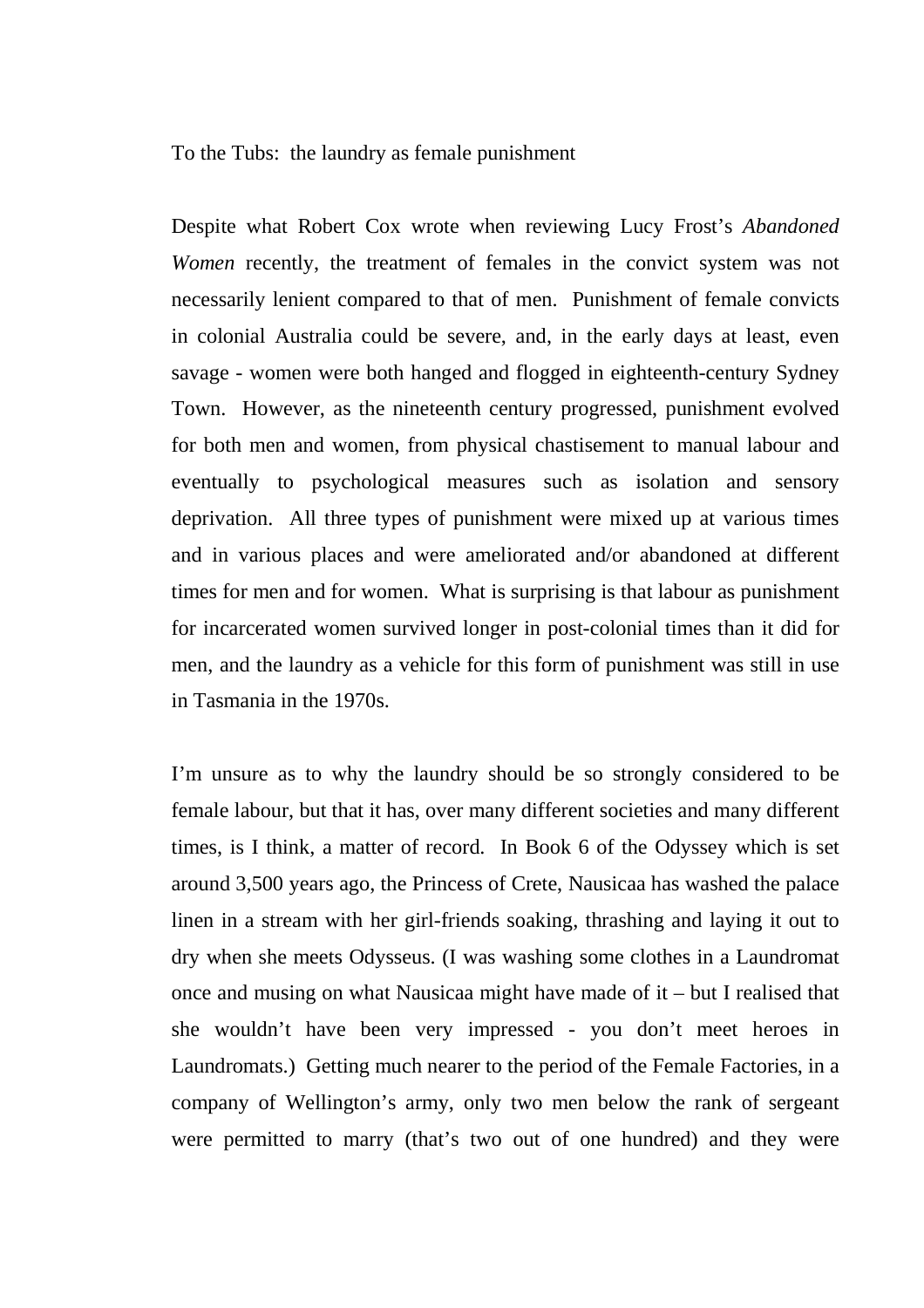permitted to do so and have their wives carried on the strength of the regiment, because those women became the company servants – in particular, the washer-women. I make no pronouncements as to why laundry was female labour, except the obvious one that it is domestic in nature, and home and hearth have often been considered woman's domain and were strongly being promoted as such in the early-mid nineteenth century.

Foucaldt, amongst many, has pointed out that the modern prison and the modern factory arose together as a consequence of the Industrial Revolution and the need for a disciplined work-force. The fact that the places of female incarceration and punishment in colonial Australia were called factories is very strong supportive evidence of this notion though manufacturing was arguably the least important of the various functions of these places. What is often also contended is that modern gender-roles and even constructs of the feminine and the masculine – well, western twentieth-century ones, anyway - were a product of the same thinking and societal pressures. Hegel wrote that

*Man has his actual and substantive life in the state, in learning and so forth, as well as in labour and struggle with the external world ...Woman, on the other hand, has her substantive destiny in the family and to be imbued with family piety is her ethical frame of mind.* 

The young Victoria, retiring to the home to look after her young family and handing the reigns of government to her capable husband, exemplified this new bourgeois life-style. However, I suggest that the situation is a little more complex than this. At the same time that the idea of woman's domain as the home and the family was being strongly promulgated amongst the emerging middle class, lower-status women were becoming factory-fodder, filling over 50% of manufacturing jobs in some areas of Europe. So, in a way, you have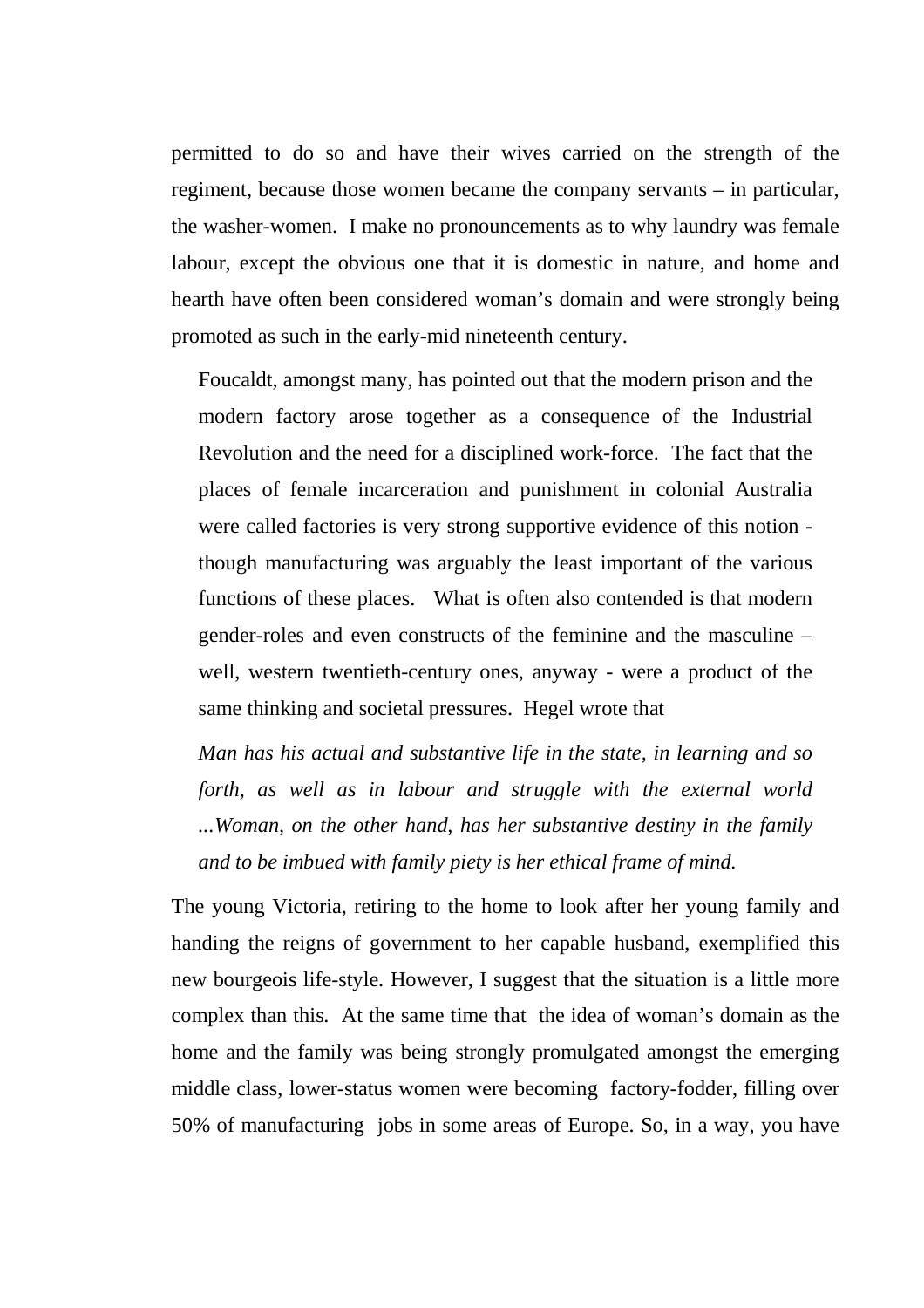middle-class women being feminised and consigned to the home, whilst factory women are arguably being thrust into external, and in Hegel's terms, masculine roles. Despite this, during the 1800s, physical chastisement of women for punishment became unacceptable - at least to the middle-classes of Britain. Whereas the eighteenth century women of the First and Second Fleets could be flogged, nineteenth century British Abolitionists pointed to the whipping of half-naked women as evidence of the moral outrage of chattel slavery in the West Indies. In 1789 John Nichols reported the women on the *Lady Juliana* being flogged before they even left port and though he says the government agent responsible was dismissed for cruelty, there were female floggings on the ship at sea. Nance Ferrell, a particularly recalcitrant convict was not tamed by being enclosed in a barrel in which she could neither sit nor walk and so, Nichols reports,

*we were forced to tie her up like a man and give her one dozen lashes and assure her of a clawing for every offence. This alone reduced her to any kind of order.* 

Nichols obviously had some qualms at the idea of women being flogged, and by the turn of the century a definite change in attitude to physical female punishment can be discerned. In a passage quoted in Hugh's *Fatal Shore* Michael Hayes, a gentleman convict, wrote from Sydney to his wife in 1802

*I have been witness to some [women] flogged at the triangle . . . [but] the mode of punishment mostly adopted now . . . is shaving the head and ducking., and afterwards they are sent up to hard labour with the men.*  This line about the women being sent to labour with the men is intriguing but as we all know, by the 1820s it was considered necessary to create a separate institution for the punishment and segregation of refractory females - The Female Factory at Paramatta, where flogging was not part of the punishment regime, but labour, including laundry-work was.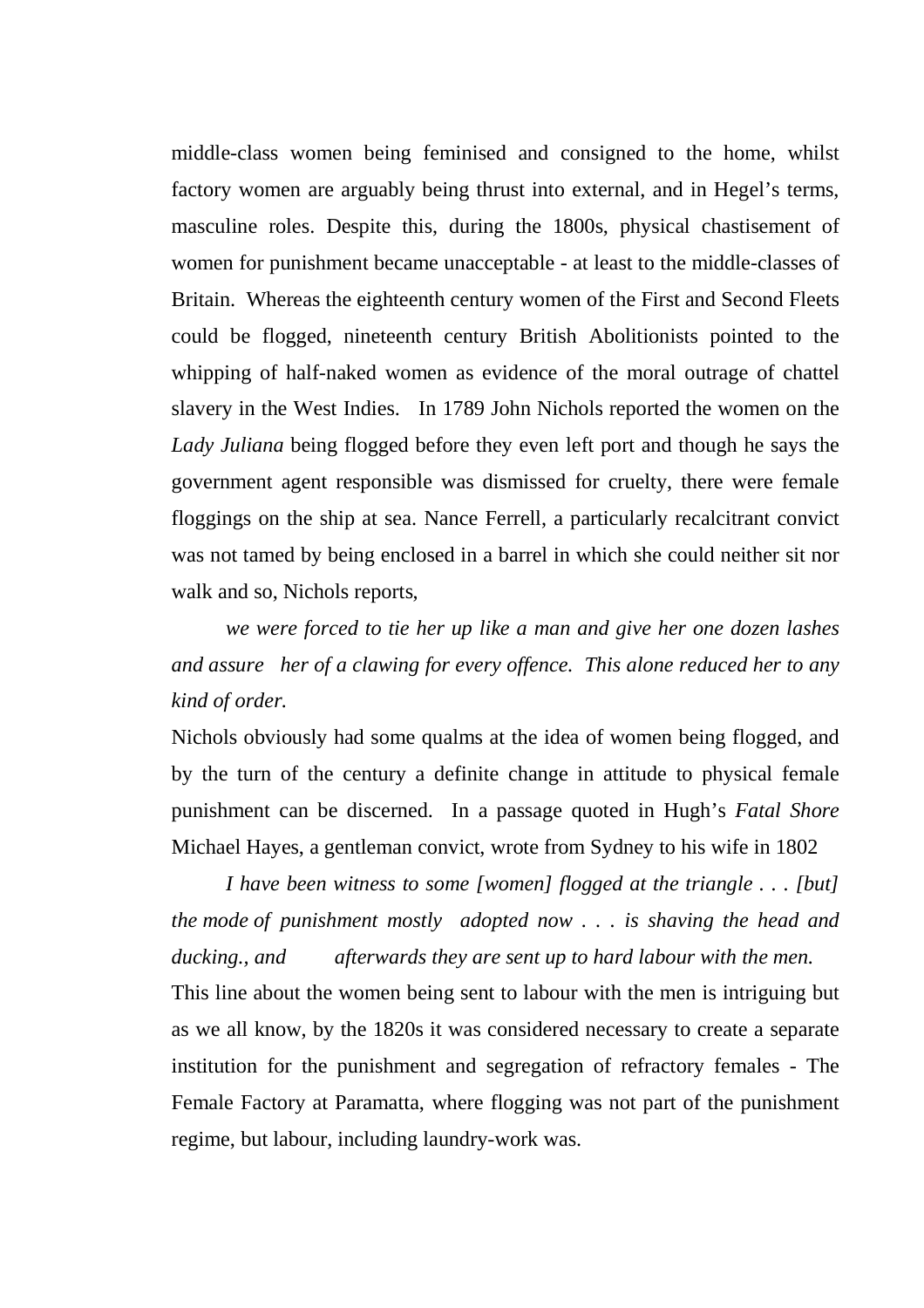The laundry was also important to the labour-as-punishment regime in the female factories of Van Diemen's Land and in the record of one particularly refractory convict, Anne Summers, or Freeman, we can see the use of mixtures of punishment and how they changed over a period of 15 years from 1830 – 1845. In that time, Anne was on a charge 40 times and becomes a sort of longitudinal study of punishment in herself. She was sent to the tubs six times. For her 40 offenses she received 14 sentences to the cells – usually on bread and water, 10 to Crime Class 2 to second class. She was "sent to the interior" twice as well and she did 9 periods of hard labour (six in separate cells) other than the 6 periods she did at the tubs. The sentences are not evenly distributed across the years. Hard labour in the separate working cells comes in after 1840 – this is in line with the changes that were general in the convict system - and her sentences to the tubs were mostly early, though she did a laundry stint in 1842.

So, at many times and places through history, the laundry was considered women's work - certainly it was at the time of the female factories. We can see from Anne's record, it was definitely used as punishment and as strong punishment – Anne has one sentence where she is to go to crime class for three months, the first month at the tubs. The question remains – why is laundry-work considered such strong punishment? Well, to put it very simply, before the invention of modern washing-machines, washing clothes was very hard work. Water is heavy - a litre of water weighs (by definition) one kilogram. I was brought up in the days of the Monday washing-day and I remember well the routine with the copper and the pole and the Reckitt's Blue, but our copper was electric, and we had one of those early Hoover washing machines with a powered wringer - my wife Trish was brought up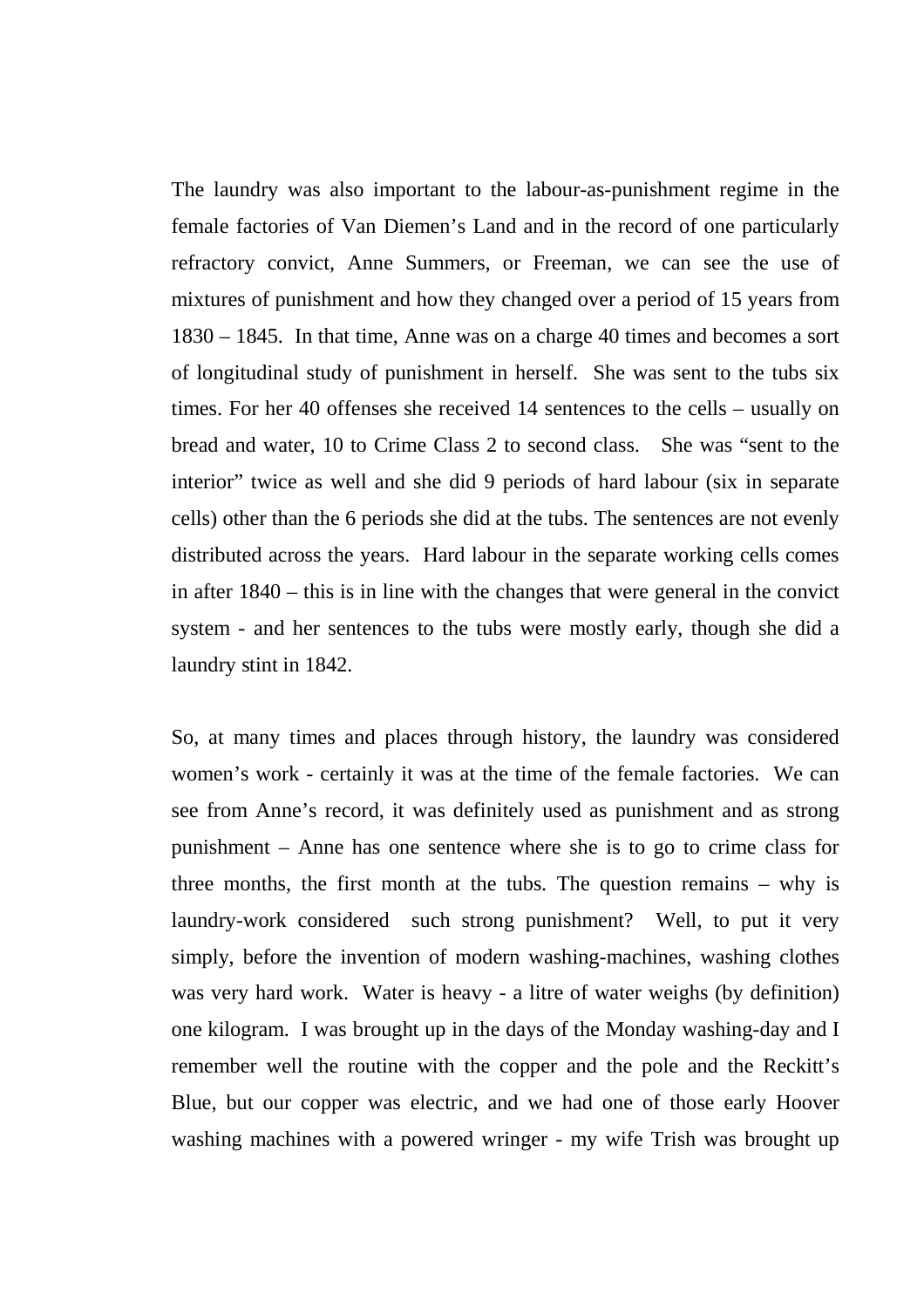with a coal-fired copper and a hand-turned mangle which is exactly what our convicts would have had.

Here's the routine – let's take sheets. Boil them in the copper then extract them with a pole (often an old broom-stick) and dump them in a tub of rinsing water and then into another tub of cold water which has some Reckitt's Blue added. In the absence of Reckitt's Blue, (and it wasn't widely available in Britain, let alone the colonies, until the 1850s) I reckon you would still go through two tubs of rinsing water, so you're lifting this heavy wet sheet three times with your broom-stick and then you have to put it through the mangle. This would be heavy work for a bloke – we need to remember that the average height of a convict woman was not much over five feet, and many of them were less than five foot.. Also remember that all the water will have to be fetched from the well or tank by hand in buckets. A modern plastic bucket full of water weighs about ten kilo's – for an old fashioned iron, wood or leather one add a couple more kilos. I estimate that we would need ten buckets-full for the copper and 7 or 8 for each rinsing tub to do a home wash. That's 250 kgs of water to carry for a home-wash before we even start the heavy work of washing. For the industrial scale of washing done at the female factories, I reckon those women may have had to carry a ton of water for each day at the tubs. And of course – you get wet. Women were officially issued more than one suit of slops so theoretically you could get dry after work IF you had actually been issued the clothes and IF the Flash Mob hadn't pinched your second lot and IF the second set had dried from the day before – very possibly not in winter in Tasmania. So you probably go to bed wet or naked or both. I hope I'm building up a picture of a very unpleasant punishment indeed.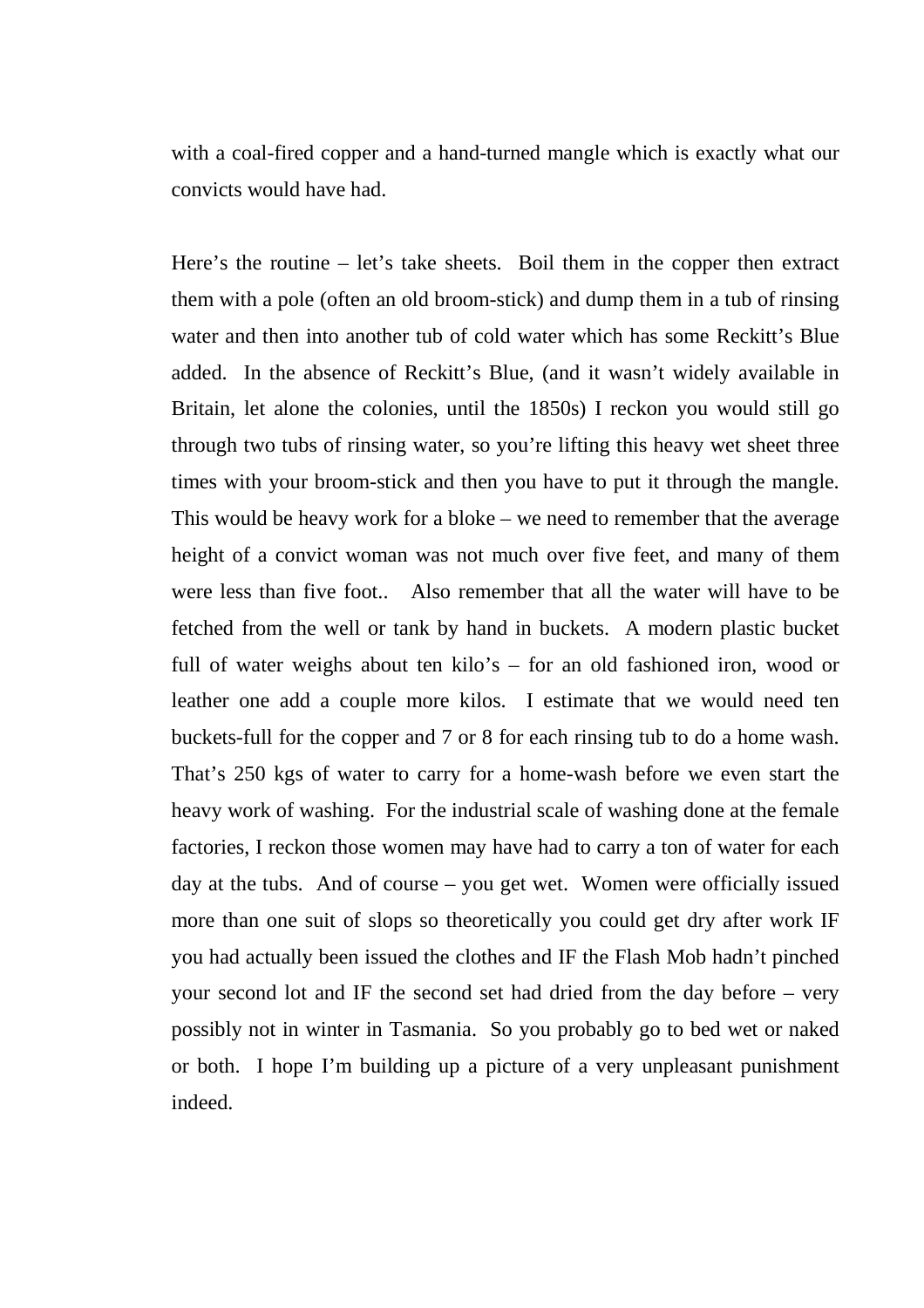There is, however, also an element of these women being put in their place – being kept down - and what better way to them in their place than by forcing them to perform domestic drudgery on an industrial scale? Without getting either too feminist, or too Freudian, about this there does seem to be something to do with sexual transgression – realised or potential - about the offences that get a woman sent to the tubs. I have not done an exhaustive longitudinal study of women sentenced to the wash-tub, but I have looked at the records of the first half dozen on our data-base who were so sentenced - Anne Summers was the fifth - and I think I can see a pattern.

In May 1826, at MacQuarie Harbour, Jane Davis was punished for disobedience of orders and "sending an improper note to Asst Surgeon Mr. Barnes" - for this transgression and uppity behaviour she was to wash 40 shirts a week. In 1833 Bridget Kelly got 3months at the tubs for misconduct – the misconduct being having a man in her bed, (at the Cascades Factory, by the way). Later that year she got 6 months hard labour – no mention of the tubs - for harbouring a man in her master's house. Mary-Ann Thomson got two separate sentences of one month at the wash-tubs for being AWOL (and insolent). Jane Beavens got three months crime class with one month at the tubs for being absent in January 1836, and another month at the tubs later in the year for the same offense. So, as we saw with Anne Summers, the tubs seem to be the high end of labour punishment. Anne was "Placed at the tubs" for three months for being away, but when she was out for three weeks, she was "to be kept at hard labour at the wash-tubs" for another 3 months, so we now see not only gradations of punishment in crime class, but, apparently grades of work at the tubs. If you accept my idea that the authorities see women loose in town as a sexual threat to order - and I contend that they say as much when they are setting up the factories or sentencing women "out of town". If you accept that, then the only sentence to the tubs that I have seen in